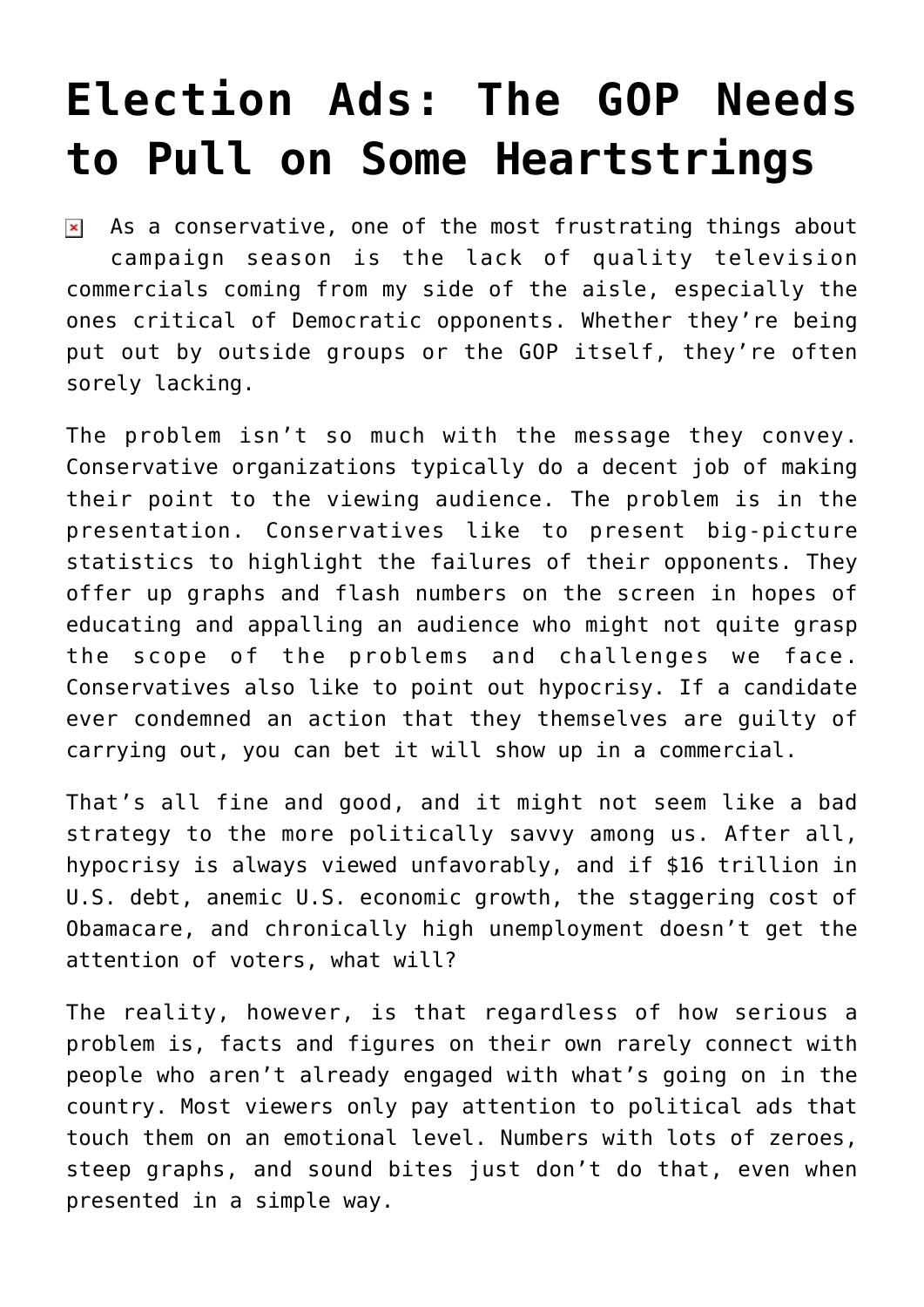The Democrats long ago figured out a far more effective strategy. Much like their party's economic vision, they don't see numbers as being important. Instead, they go straight for the heartstrings. They put out commercials that feature people who look like everyday, working-class folk and present those people as sympathetic victims of those nasty Republican initiatives. Whether it's the teacher whose school can't afford adequate supplies, the fireman who doesn't have the equipment he needs, or the construction worker who can't afford to pay for his medical expenses, their pain is always the result of something done by some heartless Republican. To the viewer, it doesn't even matter whether or not the argument has merit. Half of the time, the argument is completely illogical. Sometimes, no argument is even presented. And none of that matters. All the viewer sees is a good person who has been victimized.

Case in point, the Obama campaign is currently running a very effective ad right now in a couple of the swing states, including my home of Colorado. It features former factory workers of one of the plants that Bain Capital (Mitt Romney's former company) made the call to shut-down. You can hear the pain in these people's voices as they insist that Mitt Romney kicked them to the curb for no other reason than to increase his personal wealth before presumably leaning back in his chair, interlacing his fingers behind his head, and laughing maniacally.

To people watching at home, the ad is so emotionally-driven that they're left with little inclination to doubt its sincerity. After all, everyone knows by now that Mitt Romney is filthy rich. And with the the Obama administration leading the charge, today's culture of envy has taught us that undeserved rich people thrive at the expense of hard-working, poor people. Why not buy the commercial at face value then? Right?

The reality is that most people simply don't understand what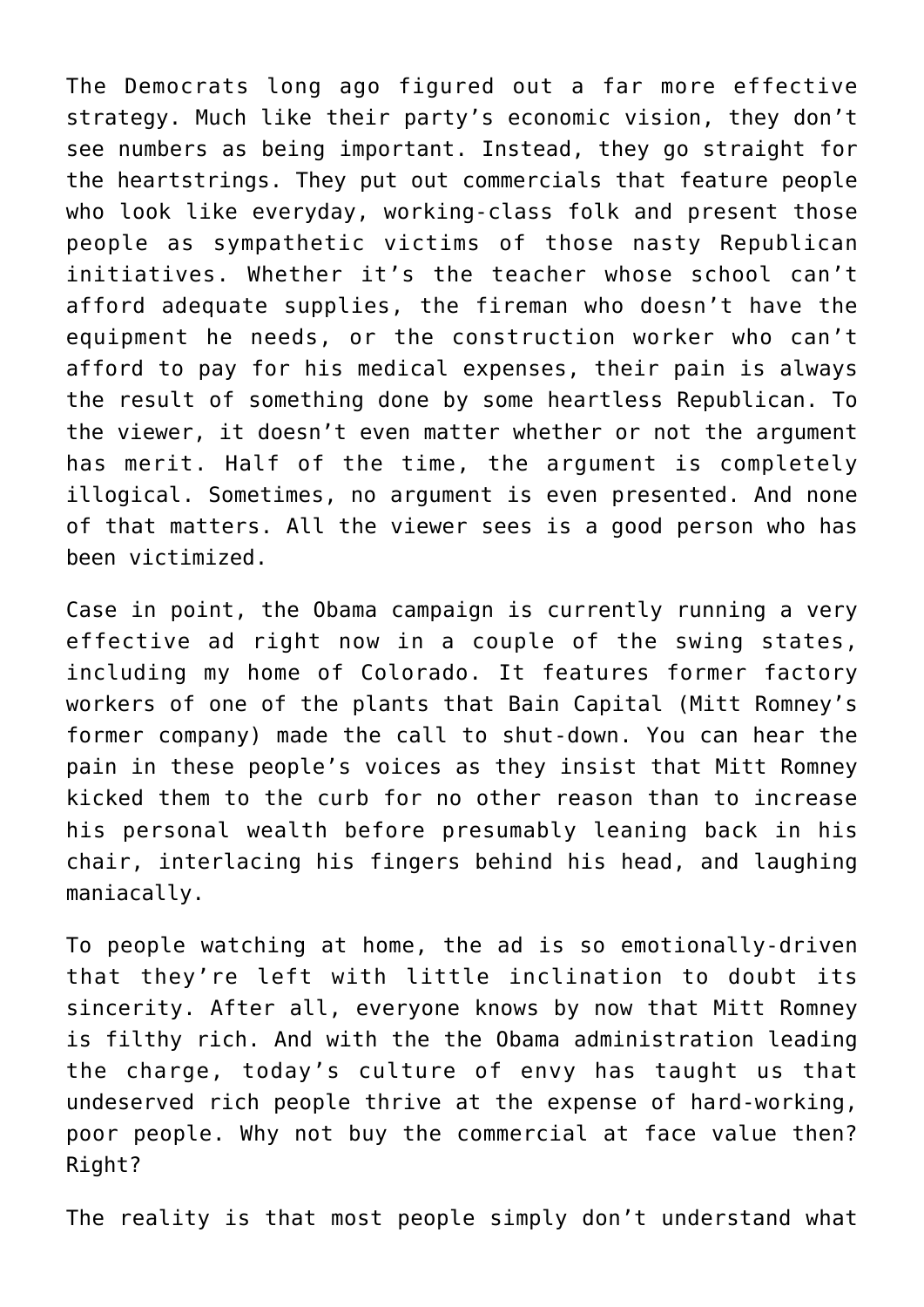private investment firms like Bain Capital do, and that's what the Obama campaign is banking on. People don't understand that private companies like the ones that come to Bain are typically struggling or even dying, and need either financing or restructuring in order to survive. They don't understand that the job losses of people working at those companies were likely an inevitability regardless of Bain's involvement. And if they don't understand any of that, they certainly don't understand how many jobs were prolonged, saved, or created as a result of Bain Capital. The only thing people sitting at home in front of their televisions see are poor workers who got screwed over by a rich guy. Thus, the commercial is effective. Rising Obama poll numbers in the swing-states where these ads have been running have demonstrated that.

The irony here, of course, is that you'd have to take the number of workers in these commercials and multiply that number by a few million before you'd get the number of Americans who have suffered far worse under nearly four years of the Obama economy. I'm talking about people who've lost their businesses, people who've been out of work for over a year, single moms working multiple jobs, people who've had to move back in with their parents because they can't provide for themselves, etc.

That reality begs the question of why we don't see the Republicans more often employing the same tactics used by the Democrats. I think part of the reason comes from the natural inclination of conservatives to have faith in people's capacity to relate with big-picture problems. They don't feel the need to present individual suffering, because they assume that if the statistics are known, people are smart enough to figure out what those statistics mean to them and their families. Unfortunately, that's not a great assumption, especially in today's world of media spin.

Now, there have been some promising exceptions in this election cycle so far. Karl Rove's super PAC groups (*American*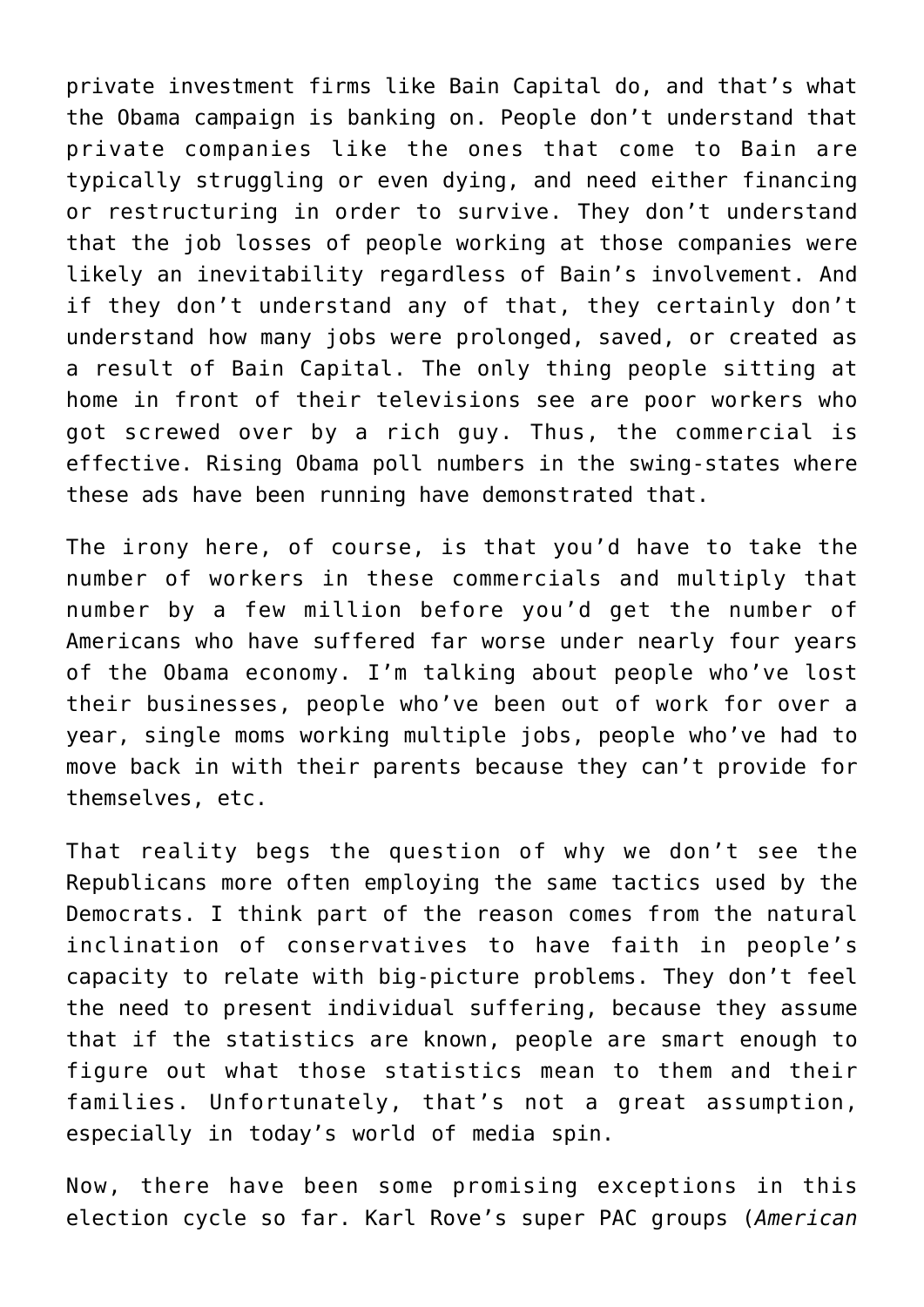*Crossroads* and *Crossroads GPS*) have done a great job of portraying the challenges and anxieties felt by a large number of Americans under Barack Obama's presidency. However, even they haven't quite got the formula down. Many of the people they've used in their well-designed ads are clearly actors who look like they've been pulled directly off the set of a Lifetime Network movie. They're a little too contrived, even though the actors accurately personify the feelings of many Americans.

What I want to see is something more organic. I want to see blunt and honest talk coming from people who don't look like actors – real people who've been beaten down by the decisions made by the current leadership of our country. There is certainly an enormous selection of people out there to choose from.

I want to see the truck driver with a baseball cap saying something like, "We see the president out there on television all the time, playing golf and hanging out with Hollywood celebrities, and he's telling us that the private sector is doing just fine. It's *not* doing just fine. His healthcare law has sent my family's premiums through the roof. Government regulations and high gas prices are eating away more and more of my bottom line. Mr. President, I don't need you to throw me a life-vest or life-raft to keep me afloat. I just need you to stop holding my head underwater!"

I want to see the young mother holding her baby and saying, "He's always talking about *fairness*, but he's driving our national debt up to \$16 trillion and beyond, and sending the bill to our children and grandchildren? How is THAT fair?"

I want to see the goofy-looking guy in his early twenties saying, "I voted for Obama four years ago because my friends did. \*chuckle\* He seemed like a cool guy to me. But now I'm living at home because my college degree hasn't gotten me a job. Having to live with your parents after graduation is